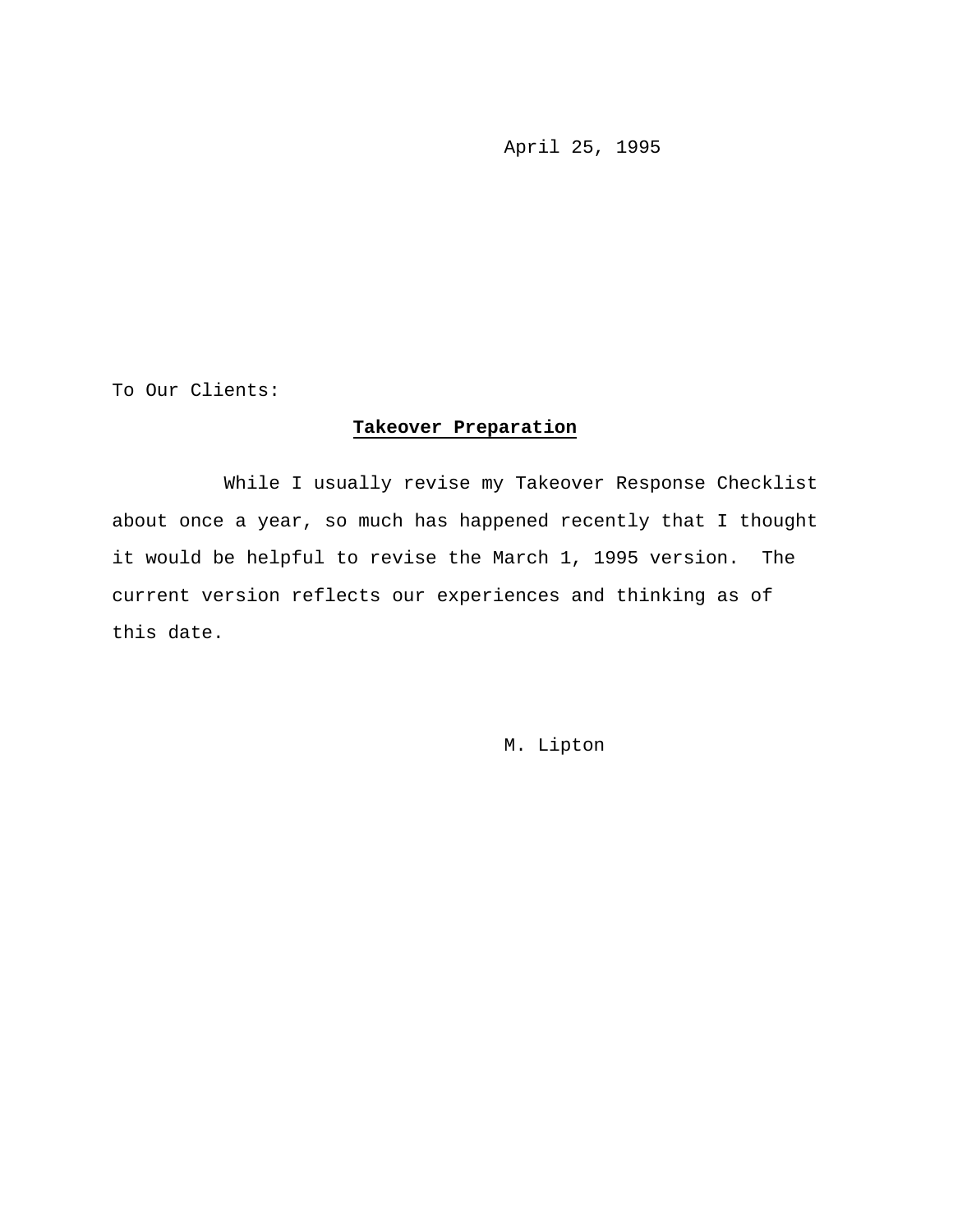Revised: April 25, 1995 M. Lipton

#### **Takeover Response Checklist**

Merger activity in 1995 is continuing at the torrid pace of 1994. There were \$329 billion of mergers in 1994 as compared to \$341 billion in the historic high year, 1988.

Hostile takeovers, which all but disappeared in 1991 and 1992, came back strongly in 1994. Major companies were involved in many of the hostile bids in 1994 and 1995, such as:

> American Home/American Cyanamid Union Pacific/Santa Fe Pacific General Electric/Kemper American General/Unitrin Northrup/Grumman Rockwell/Reliance Electric California Energy/Magma Power Wellcome/Glaxo Ingersoll Rand/Clark Equipment

The Kerkorian unsolicited LBO proposal to Chrysler may presage a return of the hostile financial megadeals, in addition to the strategic deals we have experienced in 1994 and 1995. Although the amount of cash available in the banking system for the Kerkorian-type deal is limited, no company, no matter how large, is immune from this type of proposal if securities are substituted for cash.

Traditional arbitrageurs do not today have the capital they had in the 1980s, but in recent months they have been supplemented by hedge funds so that the aggregate capital available for arbitrage is even greater today than it was in the 1980s.

While much of the acquisition activity has been concentrated in four areas -- (1) defense contractors, (2) healthcare, (3) financial services and (4) communications/media - there are signs that it may spread to energy and retailing and other industries.

Adding to the acquisition activity has been the significant pressure from activist institutional shareholders on multi-industry companies to spin-off or sell underperforming divisions or divisions that sell at low price earnings multiples and are perceived (rightly or wrongly) as dragging down the market valuation of the remaining high-multiple business.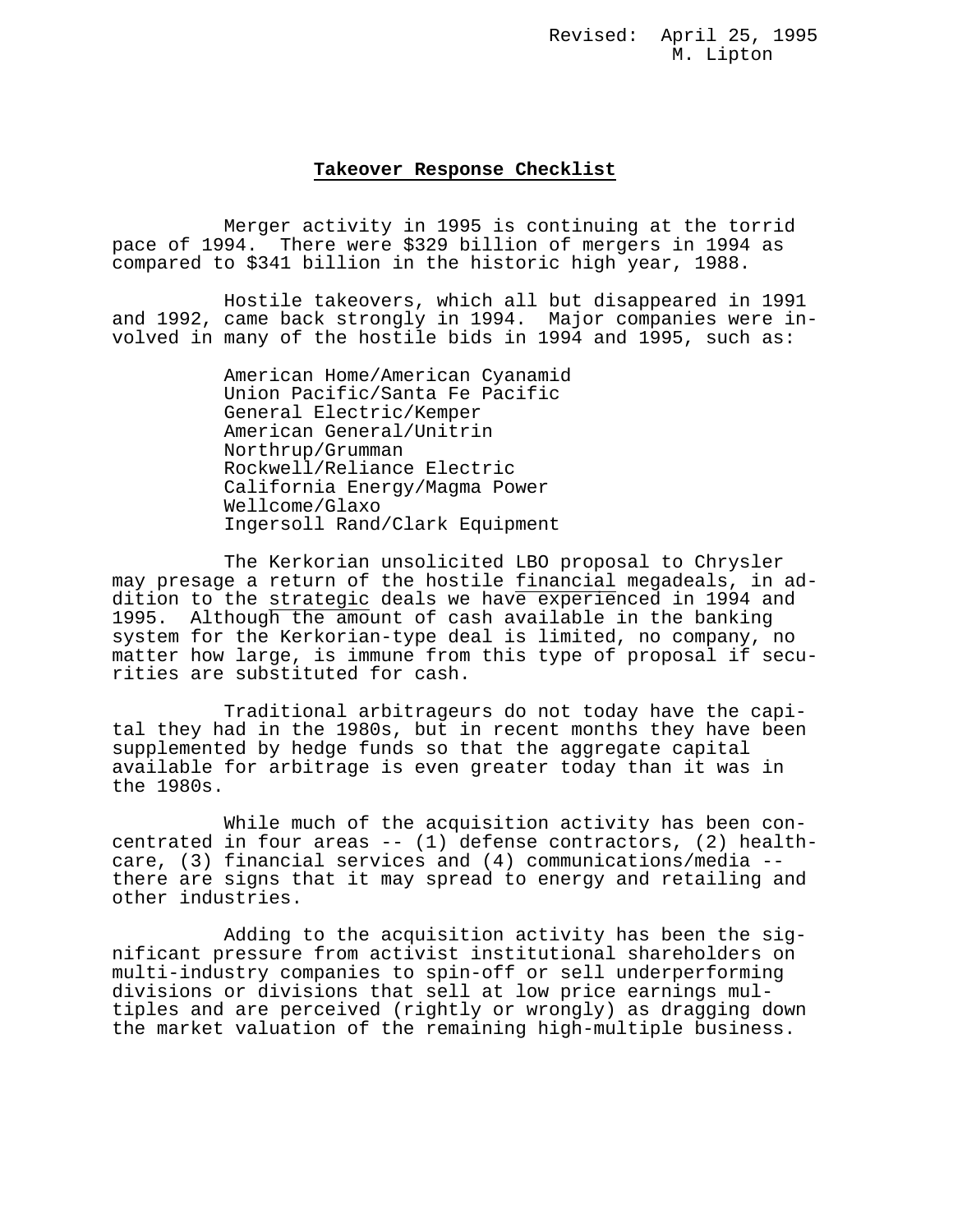The Grumman, Santa Fe Pacific and Reliance Electric situations show that strategic mergers -- even multibillion dollar deals -- can generate the same type of competitive activity as the financially motivated takeovers of the 1980s. The same reasons that lead a company to compete for a strategic acquisition explain the increase in initial hostile takeover attempts.

Further fueling the new takeover activity are the renewed availability of bank financing, the revival of common stock pooling mergers (particularly in financial services and healthcare), the markets' acceptance of junk bonds and derivatives as takeover currency, the markets' disregard of goodwill in acquisitions by "cash flow" companies such as those in communications/media, the markets' willingness to recognize and give value to potential synergies, the success of strategic buyers in not getting outbid, the belief that activist institutional investors will force the boards of targets to "maximize shareholder value" (for example, National Gypsum, W.R. Grace and U.S. Shoe) and the erroneous, but widely held, view in boardrooms that the poison-pill-just-say-no defense is no longer feasible.

The present takeover environment warrants reexamination of strategic plans, takeover response preparation and senior managements' and directors' understanding of current legal and tactical thinking with respect to takeovers. Many companies have neglected takeover response preparation during the period of reduced activity since 1989. Today it is prudent to revisit the subject.

This outline provides a checklist of matters to be considered in putting a company in the best possible position to respond to a takeover bid or a proxy fight. Not all the matters in this outline are appropriate for any one company. Takeover defense is an art, not a science. It is essential to be able to adopt new defenses quickly and be flexible in responding to changing takeover tactics. Whatever the state of the law may be and however it may change, in order to achieve the best result in a takeover situation a company must have effective defenses and keep them up to date.

### 1. Who is Vulnerable

- a. Companies in industries that are consolidating and where there has been considerable merger activity
- b. Companies that have a special strategic attraction,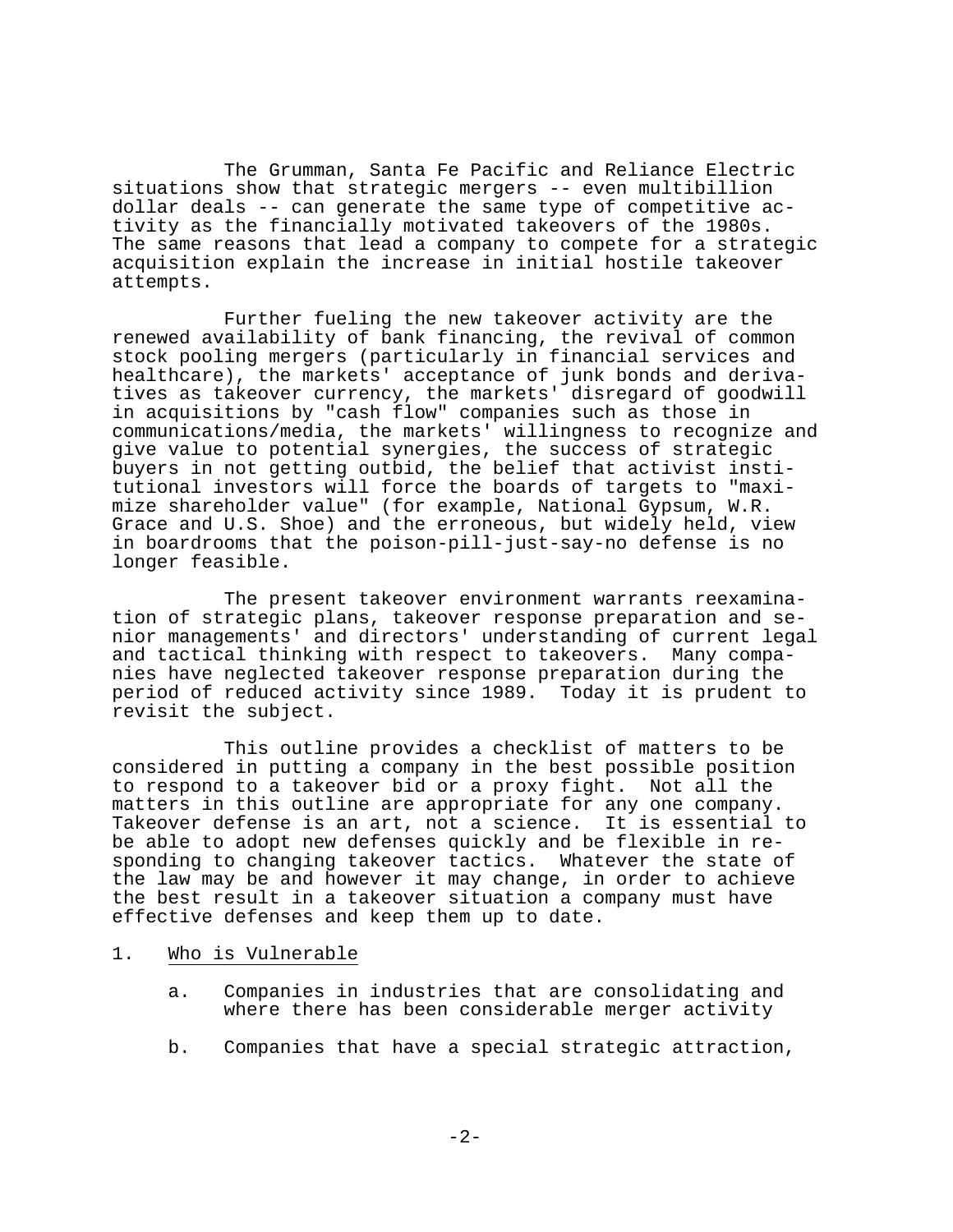such as a product or market highly desired by another company

- c. Companies that have excess cash, hidden assets or significant capacity for additional debt
- d. Companies that present opportunities for significant synergy savings
- e. Companies that have lower price-earnings ratios than their peers
- f. Companies where management succession is not clear or where management is perceived as underperforming
- g. Companies that have high institutional ownership and are perceived as being out of favor with their institutional shareholders
- h. Multidivision companies with a division that could be sold at a higher price-earnings multiple than of the company itself
- i. Companies that do not have a market price significantly in excess of book value
- 2. How to Reduce Vulnerability
	- a. High Stock Price
		- (i) Consistent earnings performance
		- (ii) No earnings or write-off surprises
		- (iii) Dividend growth
			- (iv) Stock repurchase programs
	- b. Prudent use of leverage
	- c. Demonstrate and/or realize hidden asset values
		- (i) Spin-off
		- (ii) Target stock
		- (iii) Partial IPO of subsidiary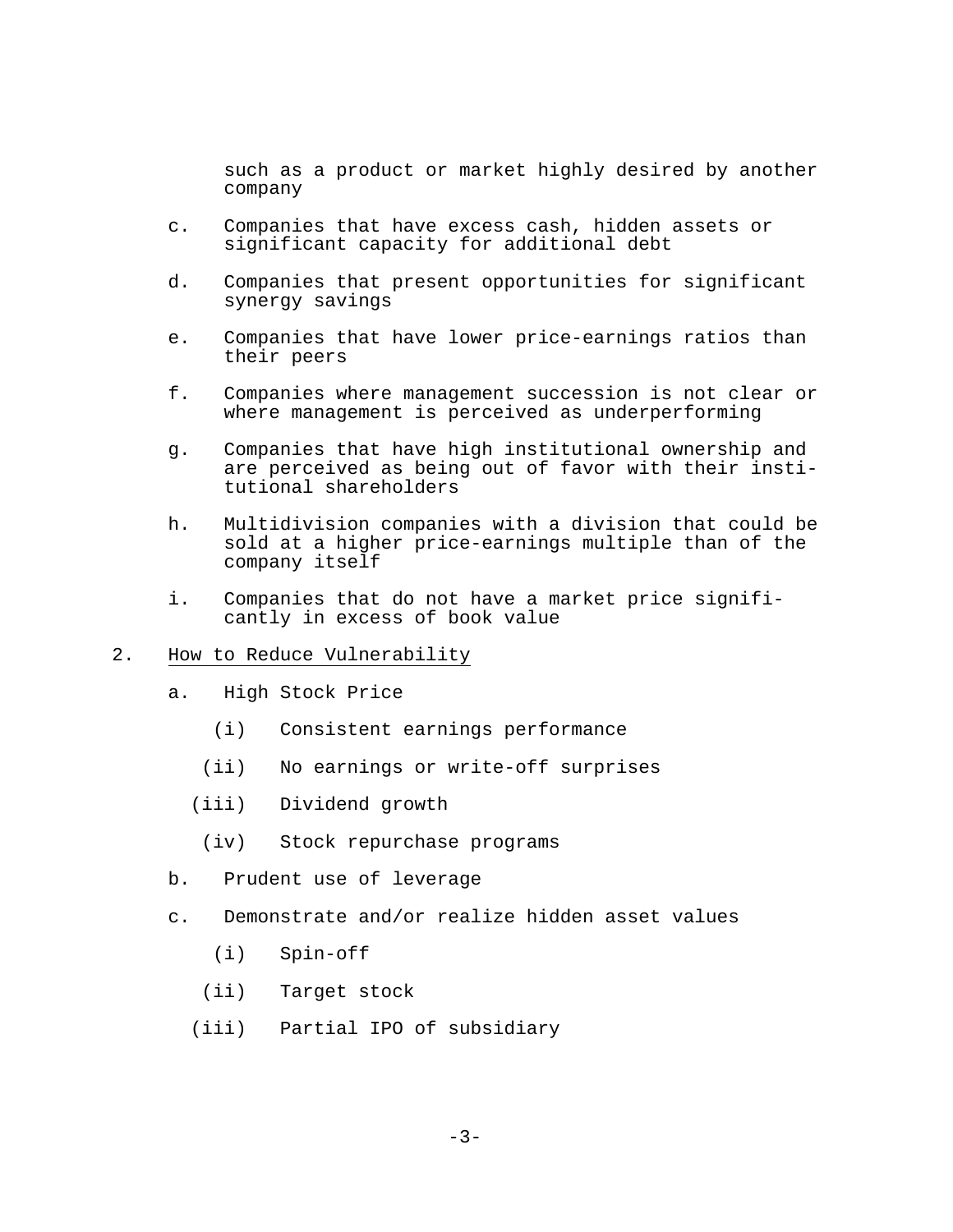- (iv) Restructuring or sale of businesses
	- (v) Good investor relations program
- d. Takeover response planning; regular fire drills
- e. Well articulated policy of remaining an independent company (preserving the ability to "just say no")
- 3. Structural Defenses
	- a. In many cases a structural defense will be possible only if there has been careful advance preparation by the company and its investment banker and counsel
	- b. Poison pill
	- c. Restructuring; self tender; spin-off; targeted stock
	- d. Structure of loan agreements and indentures
	- e. Authorization of sufficient common and blank-checkpreferred stock
	- f. Advance preparation of earnings projections and liquidation values for evaluation of takeover bid and alternative transactions
	- g. Plan for contacts with institutional investors and analysts and with media, regulatory agencies and political bodies
	- h. Amendments to stock options, employment agreements, executive incentive plans and severance arrangements (golden parachutes and tin parachutes) -- protection of overfunded pension plans
	- i. White squire arrangements
	- j. ESOP arrangements; plans to increase employee ownership
	- k. Charter and by-law amendments with respect to change of control
	- l. Amendments to employee stock plans with respect to voting and accepting a tender offer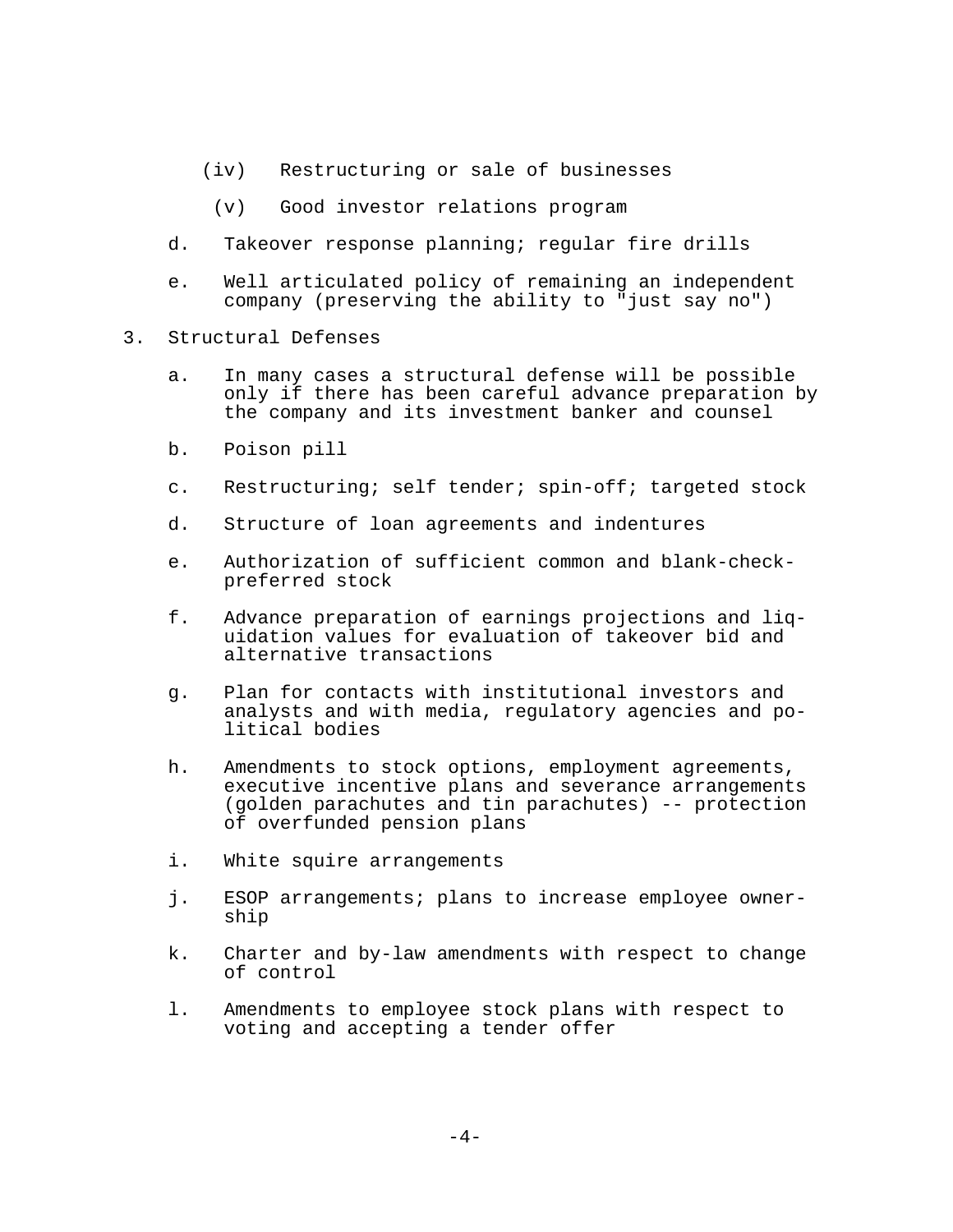m. Options under state takeover laws

# 4. Preparation of Board of Directors to Deal with Takeovers

- a. Periodic presentations by lawyers and investment bankers to familiarize directors with the takeover scene and the law and with the advisors
- b. Company may have policy of continuing as an independent entity
- c. Company may have policy of not engaging in takeover discussions
- d. Directors must guard against subversion by raider and should refer all approaches to the CEO
- e. Avoiding being put in play; psychological and perception factors may be more important than legal and financial factors in avoiding being singled out as a takeover target
- 5. Preparation of CEO to Deal with Takeover Approaches
	- a. Handling casual passes
	- b. Handling offers
	- c. Communications with officers and board of directors

### 6. Responses to Casual Passes

- a. No duty to discuss or negotiate
- b. Response to any particular approach must be specially structured; team should confer to decide proper response
- c. Keeping the board advised

## 7. Response to Offers

- a. No response other than will call you back
- b. Call war list and assemble team
- c. No press release or statement other than "stop-lookand-listen" and call of special board meeting to con-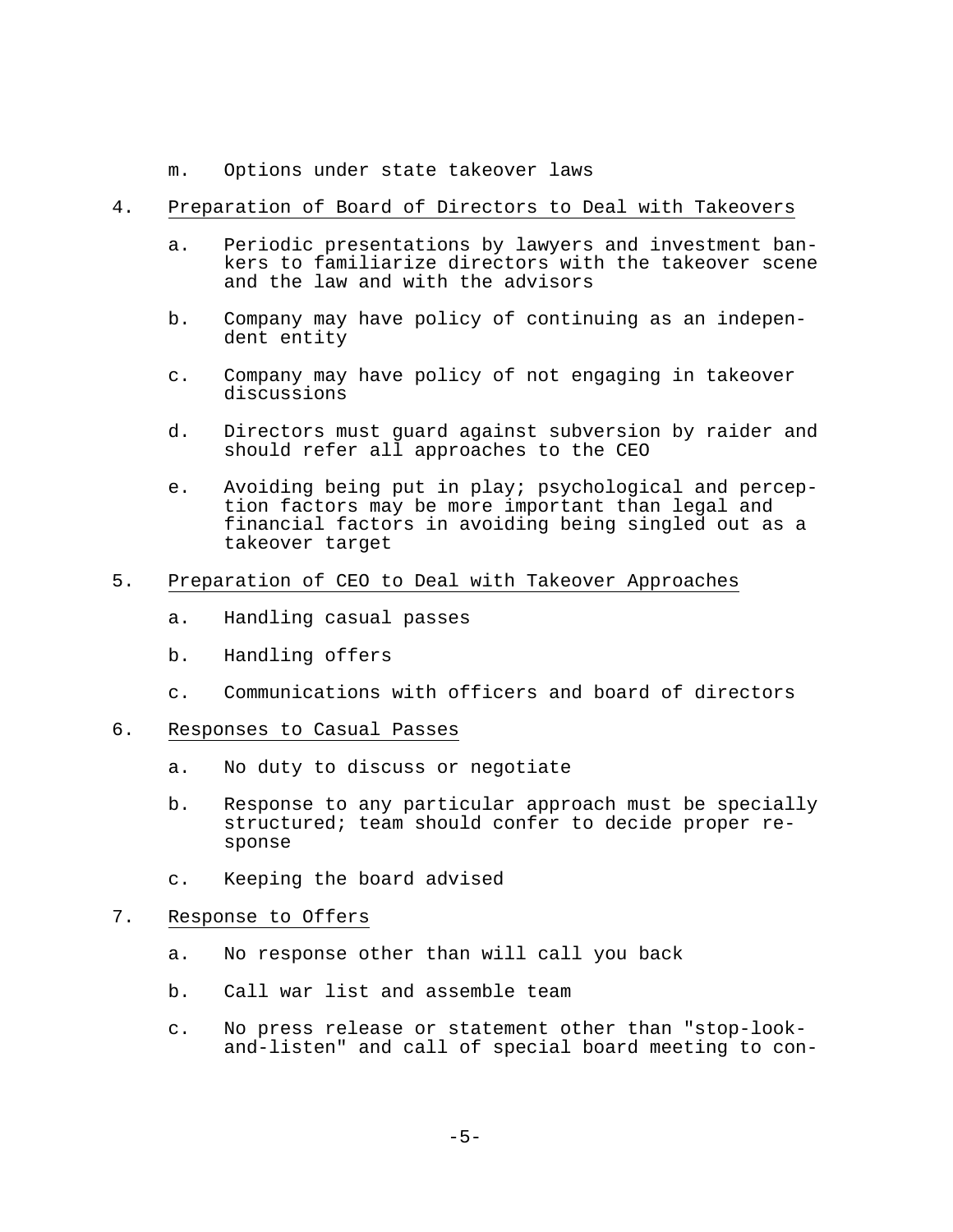sider

- d. Consider trading halt (NYSE limits halt to short period)
- e. Determine whether to meet with raider (refusal to meet may be a negative factor in litigation)
- f. Schedule 14D-9 must be filed within 10 business days and must disclose "negotiations"
- 8. Special Meeting of Board to Consider Offer
	- a. A premium over market is not necessarily a fair price; a fair price is not necessarily an adequate price
	- b. No duty to accept or negotiate a takeover offer; where outside directors are a majority, there is no need for a special committee to deal with takeovers
	- c. Board must act in good faith and on a reasonable basis; business judgment rule applies to takeovers (modified rule applies in Delaware)
	- d. Board may consider
		- (i) inadequacy of the bid
		- (ii) nature and timing of the offer
		- (iii) questions of illegality
			- (iv) impact on constituents other than shareholders
			- (v) risk of nonconsummation
			- (vi) basic shareholder interests at stake, including the past actions of the bidder (greenmail, etc.)
	- e. Presentation
		- (i) Management -- budgets, financial position, real values (off-balance sheet values), new products, general outlook, timing
		- (ii) Investment banker -- opinion as to fairness or adequacy, state of the market and the economy,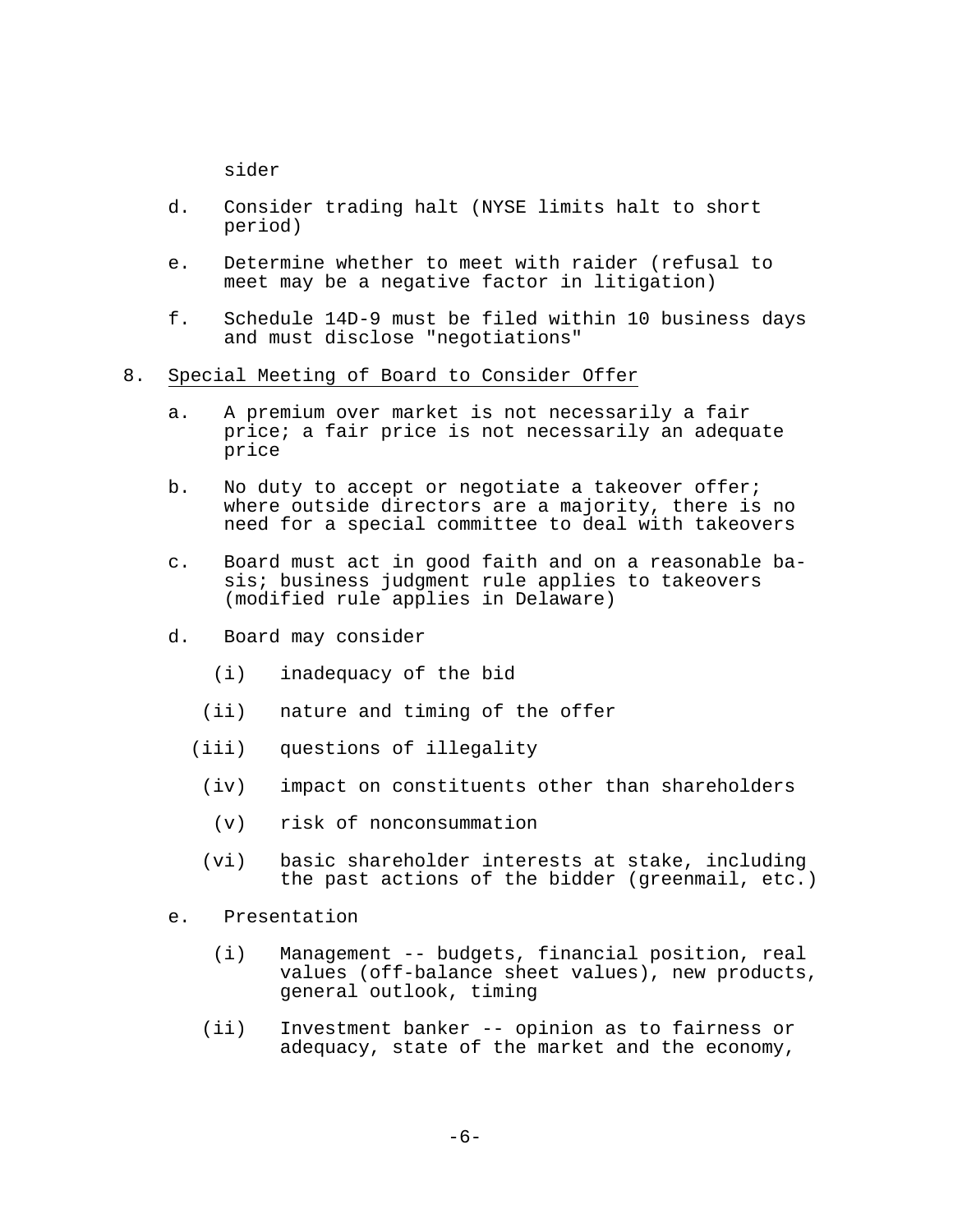comparable acquisition premiums, timing

- (iii) Lawyer -- legality of takeover (antitrust, compliance with SEC disclosure requirements, regulatory approval of change of control, etc.), bidder's history, reasonable basis for board action
- f. Front-end-loaded, two-tier offers and partial offers present fairness issues which in and of themselves may warrant rejection and strong defensive action
- g. The "Just Say No" response was approved in the Time Warner case and the Paramount case reaffirmed that holding; the Unitrin case gave additional support to strong responses to block a hostile takeover
- 9. Team to Deal with Takeovers
	- a. Small group (2-5) of key officers plus lawyer, investment banker, proxy soliciting firm, and public relations firm
	- b. Continuing contact and periodic meetings are important
	- c. Periodic fire drills are the best way to maintain a state of preparedness

### 10. War List of Telephone Numbers of the Team and Ability to Convene Special Meeting of Board in 24 to 48 Hours

- a. Instructions for dealing with
	- (i) press
	- (ii) stock exchange
	- (iii) directors
		- (iv) employees
- 11. Preparation by Investment Banker
	- a. Due diligence file and analysis of off-balance sheet values
	- b. Recapitalization, spin-off and liquidation alterna-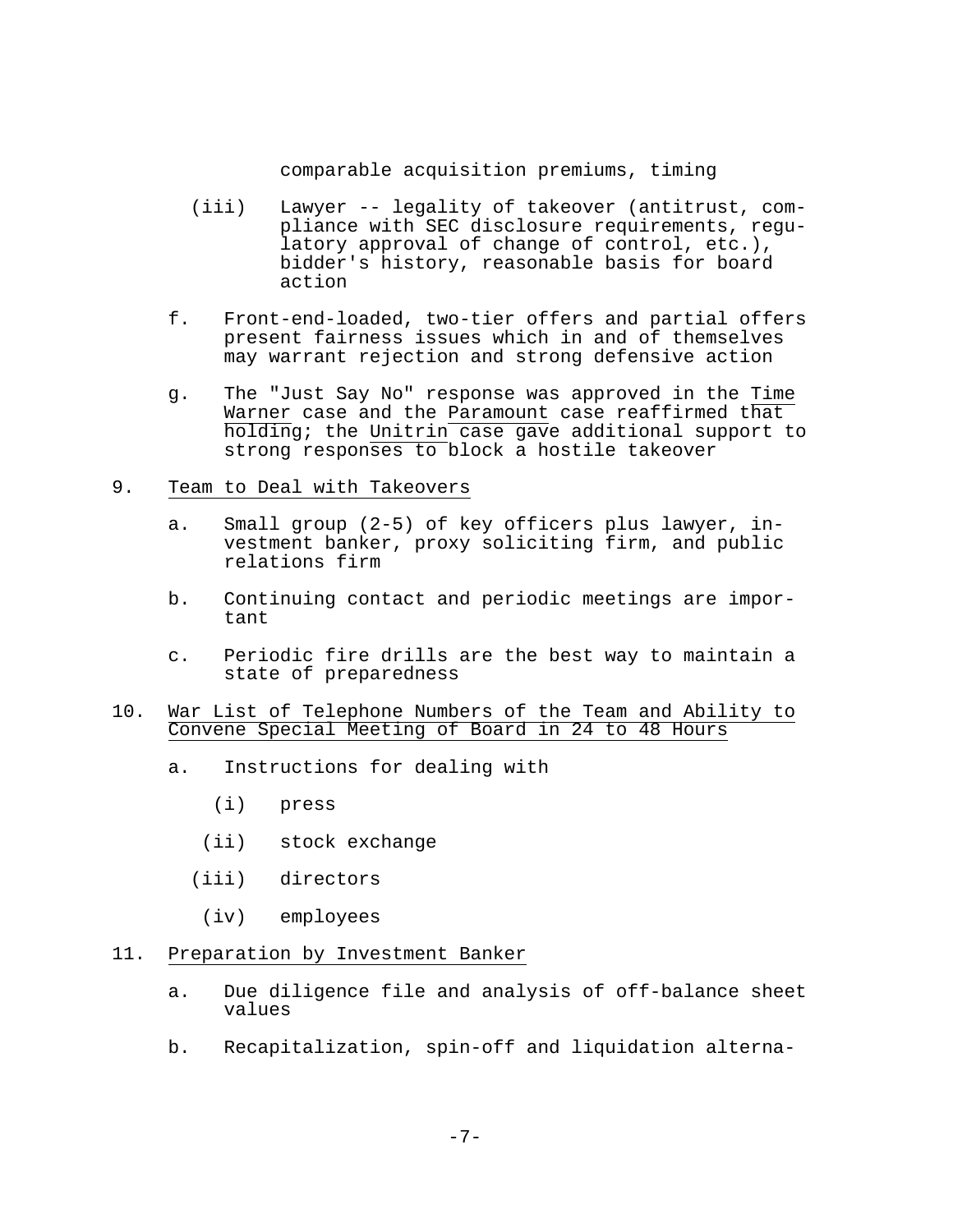tives

- c. Periodic review
- d. Communication of material developments and regular contact is important

### 12. Preparation by Lawyer

- a. Structural defenses such as poison pill
- b. Review of business to determine products and markets for antitrust analysis of a raider
- c. Regulatory agency approvals for change of control
- d. Impact of change of control on business
- e. Disclosures that might cause a potential raider to look elsewhere
- f. Recapitalization, spin-off and liquidation alternatives
- g. Amendments to stock options, executive compensation and incentive arrangements and severance arrangements -- protection of pension plans
- h. ESOPs and other programs to increase employee ownership
- i. Regular communication and periodic board presentations are important

# 13. Shareholder Relations

- a. Restructuring
- b. Dividend policy
- c. Financial public relations
- d. Preparation of fiduciary holders with respect to takeover tactics designed to panic them
- e. Contacts with analysts and institutional holders
- f. Activist institutional investors and corporate gover-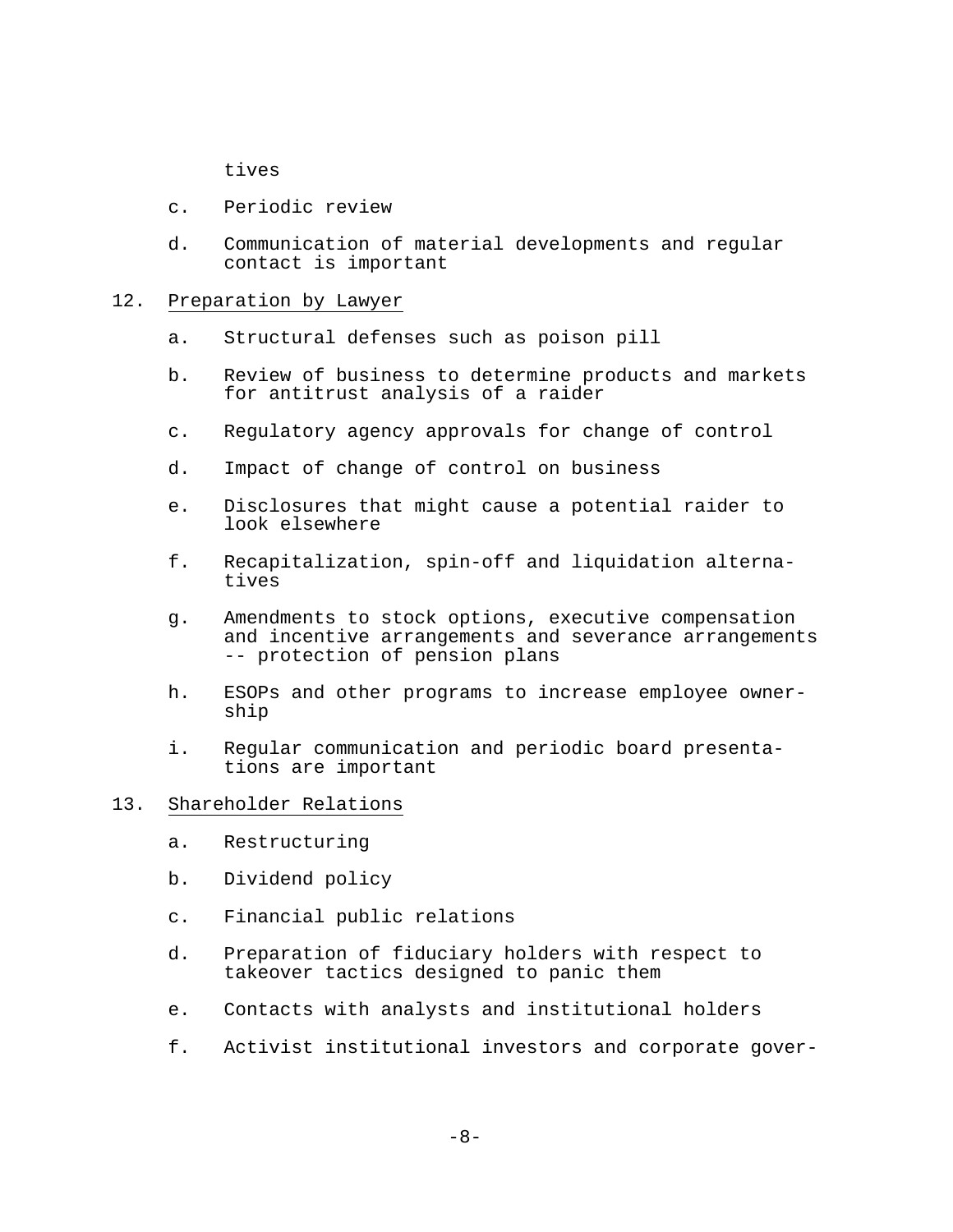nance and proxy issues

#### 14. Response to Accumulation in Market

- a. Monitoring trading
- b. Maintain contact with specialist
- c. Schedule 13D -- 5%, Hart-Scott -- \$15M/10%
- d. Duty of board to prevent transfer of control without premium
- e. Disruption of executives, personnel, customers, suppliers, etc.
- f. Uncertainty in the market; change in shareholder profile
- g. Immediate response to accumulation
	- (i) Poison pill can be structured so that flip-in takes effect at 10% to 15% threshold
	- (ii) Litigation
	- (iii) Standstill agreement
- 15. Staggered Board and Shark Repellent Charter Amendments Have Not Proved Effective Against Any-and-All Cash Tender Offers but May Be Effective as to Partial and Front-End-Loaded Offers, Proxy Fights, or Other Bust-Ups
	- a. While staggered election of the board of directors and super-majority merger votes or other shark repellents have proved not to be effective in deterring any-and-all cash tender offers, they may be effective in deterring the other types of takeovers (including proxy fights) and are worth having, if obtainable (negative reaction of institutional investors).
- 16. Contacts with Potential White Knights and Big Brother Standstill Agreements (White Squire Arrangements)
	- a. Advance contact with potential white knights can lead to misunderstanding and takeover bid in certain cases
	- b. Standstill agreement may be detrimental to sharehold-